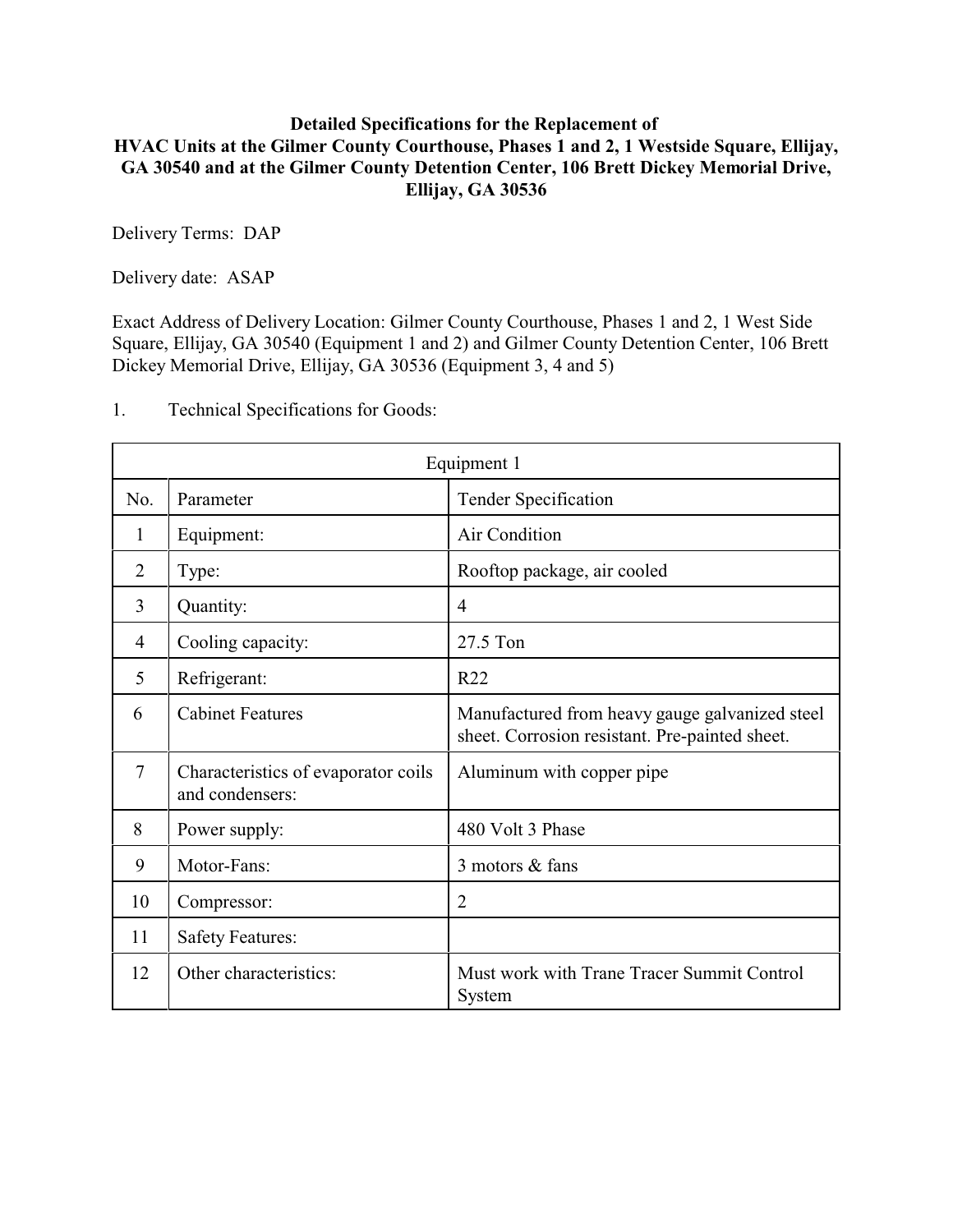| Equipment 2    |                                                        |                                                                                                  |
|----------------|--------------------------------------------------------|--------------------------------------------------------------------------------------------------|
| No.            | Parameter                                              | <b>Tender Specification</b>                                                                      |
| 1              | Equipment:                                             | Air Condition                                                                                    |
| $\overline{2}$ | Type:                                                  | Rooftop package, air cooled                                                                      |
| 3              | Quantity:                                              | $\overline{2}$                                                                                   |
| 4              | Cooling capacity:                                      | 50 Ton                                                                                           |
| 5              | Refrigerant:                                           | R22                                                                                              |
| 6              | <b>Cabinet Features</b>                                | Manufactured from heavy gauge galvanized steel<br>sheet. Corrosion resistant. Pre-painted sheet. |
| $\tau$         | Characteristics of evaporator coils<br>and condensers: | Aluminum with copper pipe                                                                        |
| 8              | Power supply:                                          | 480 Volts 3 Phase                                                                                |
| 9              | Motor-Fans:                                            | 4 motors & fans                                                                                  |
| 10             | Compressor:                                            | 3 compressors                                                                                    |
| 11             | <b>Safety Features:</b>                                |                                                                                                  |
| 12             | Other characteristics:                                 | Must work with Trane Tracer Summit Control<br>System                                             |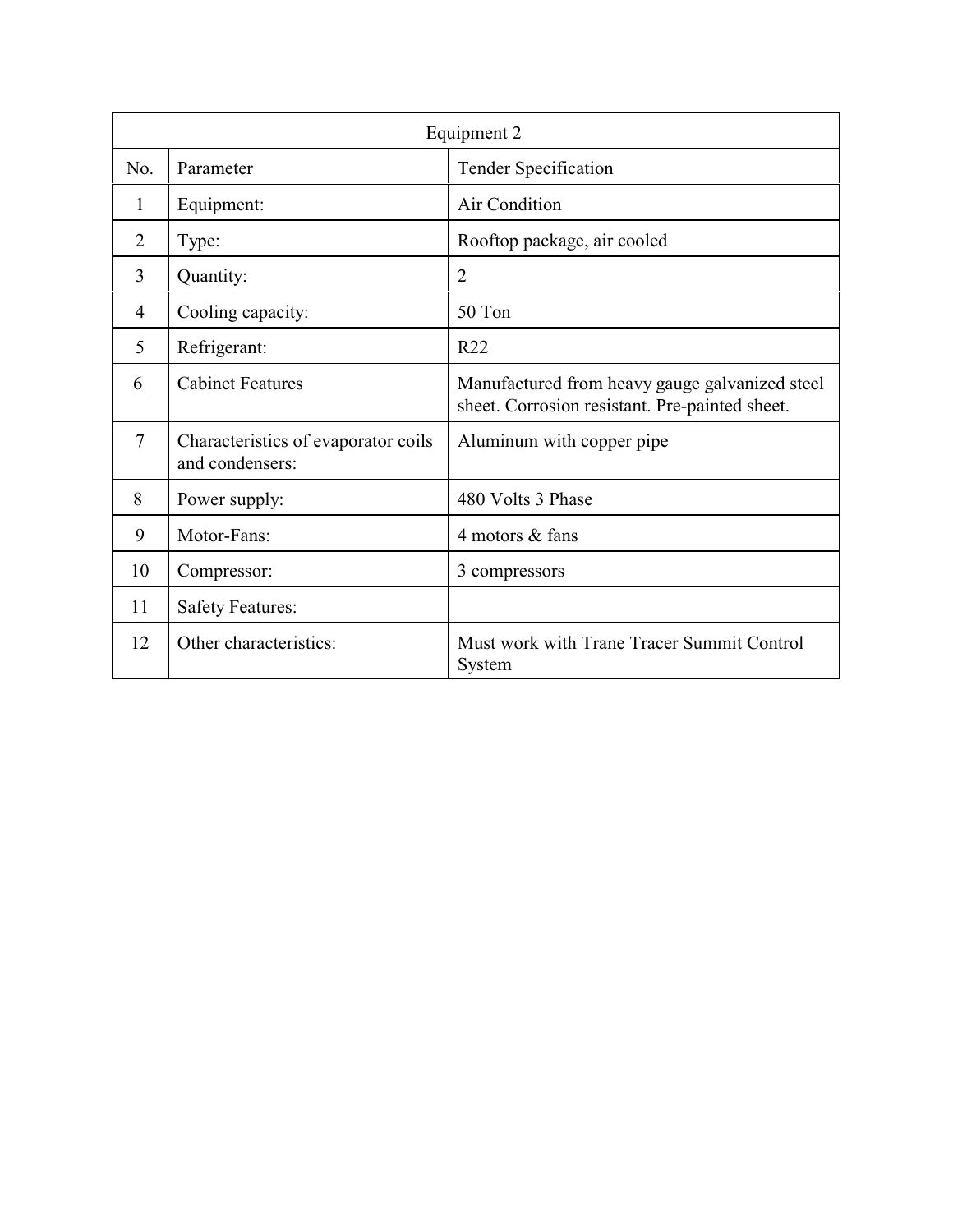| Equipment 3    |                                                        |                                                              |
|----------------|--------------------------------------------------------|--------------------------------------------------------------|
| No.            | Parameter                                              | Tender Specification                                         |
| 1              | Equipment:                                             | Air Condition                                                |
| $\overline{2}$ | Type:                                                  | Trane Condensing Unit - Magic Air Handler with<br>Water Coil |
| 3              | Quantity:                                              | 7                                                            |
| 4              | Cooling capacity:                                      | 5 ton                                                        |
| 5              | Refrigerant:                                           | $R-22$                                                       |
| 6              | <b>Cabinet Features</b>                                | Manufactured Metal/Corrosion Resistant/Pre<br>Painted        |
| $\overline{7}$ | Characteristics of evaporator coils<br>and condensers: | Aluminum with Copper Pipe/Tubing                             |
| 8              | Power supply:                                          | 240 3 Phase                                                  |
| 9              | Motor-Fans:                                            | 1 - Evaporator Motor; 1 Condensing Motor and<br>Fan          |
| 10             | Compressor:                                            | 1                                                            |
| 11             | <b>Safety Features:</b>                                |                                                              |
| 12             | Other characteristics:                                 |                                                              |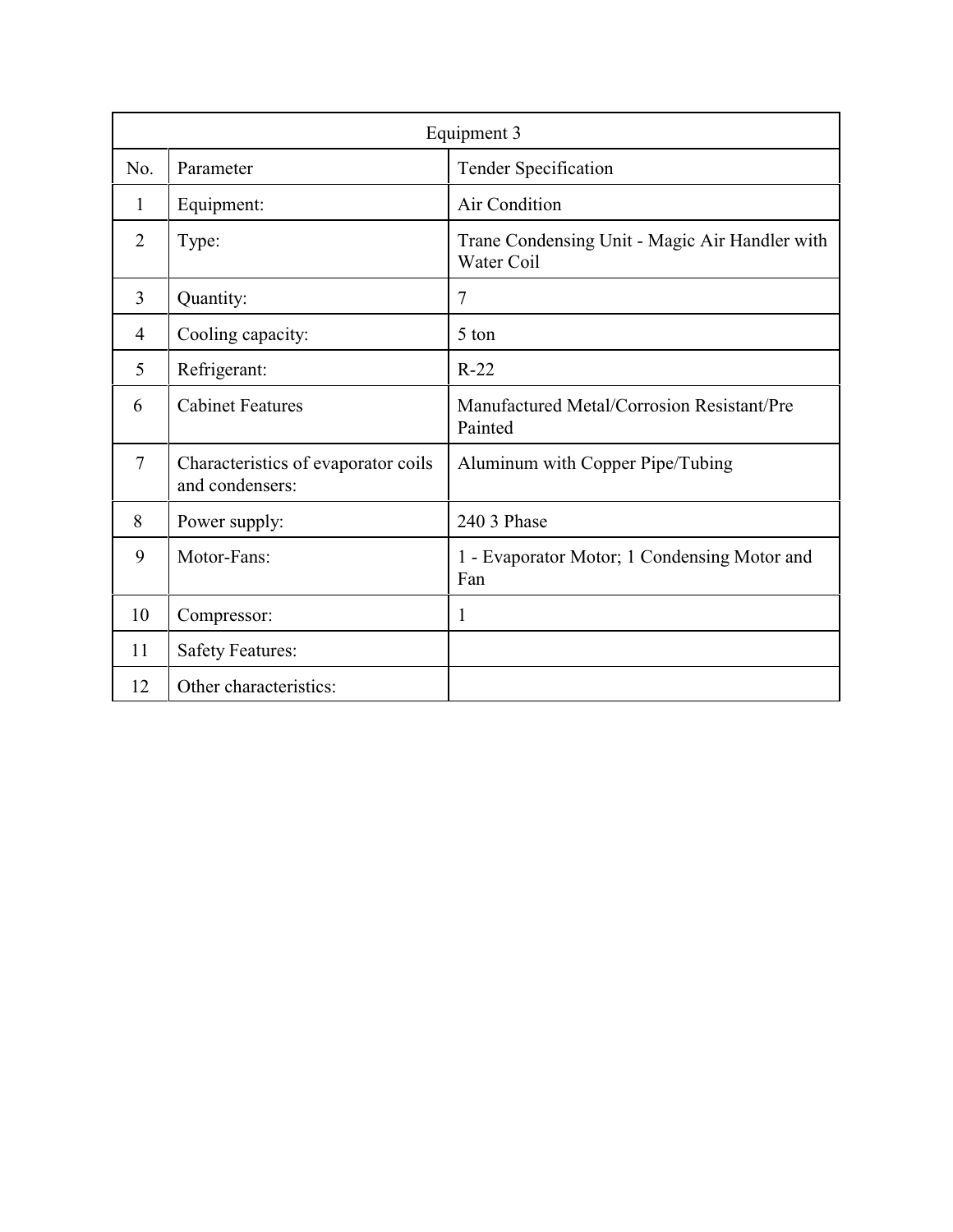| Equipment 4 |                                                        |                                                      |
|-------------|--------------------------------------------------------|------------------------------------------------------|
| No.         | Parameter                                              | <b>Tender Specification</b>                          |
| 1           | Equipment:                                             | Air Condition                                        |
| 2           | Type:                                                  | Rooftop package, gas packs                           |
| 3           | Quantity:                                              | 3                                                    |
| 4           | Cooling capacity:                                      | 2-5 Ton / 1-3 Ton                                    |
| 5           | Refrigerant:                                           | 410A                                                 |
| 6           | <b>Cabinet Features</b>                                | Galvanized, Corrosion Resistant, Pre-painted         |
| 7           | Characteristics of evaporator coils<br>and condensers: | Aluminum with copper pipe/tubing                     |
| 8           | Power supply:                                          | 240 3 Phase                                          |
| 9           | Motor-Fans:                                            | 2 motors & fans                                      |
| 10          | Compressor:                                            | 1 compressor                                         |
| 11          | <b>Safety Features:</b>                                |                                                      |
| 12          | Other characteristics:                                 | Must work with Trane Tracer Summit Control<br>System |